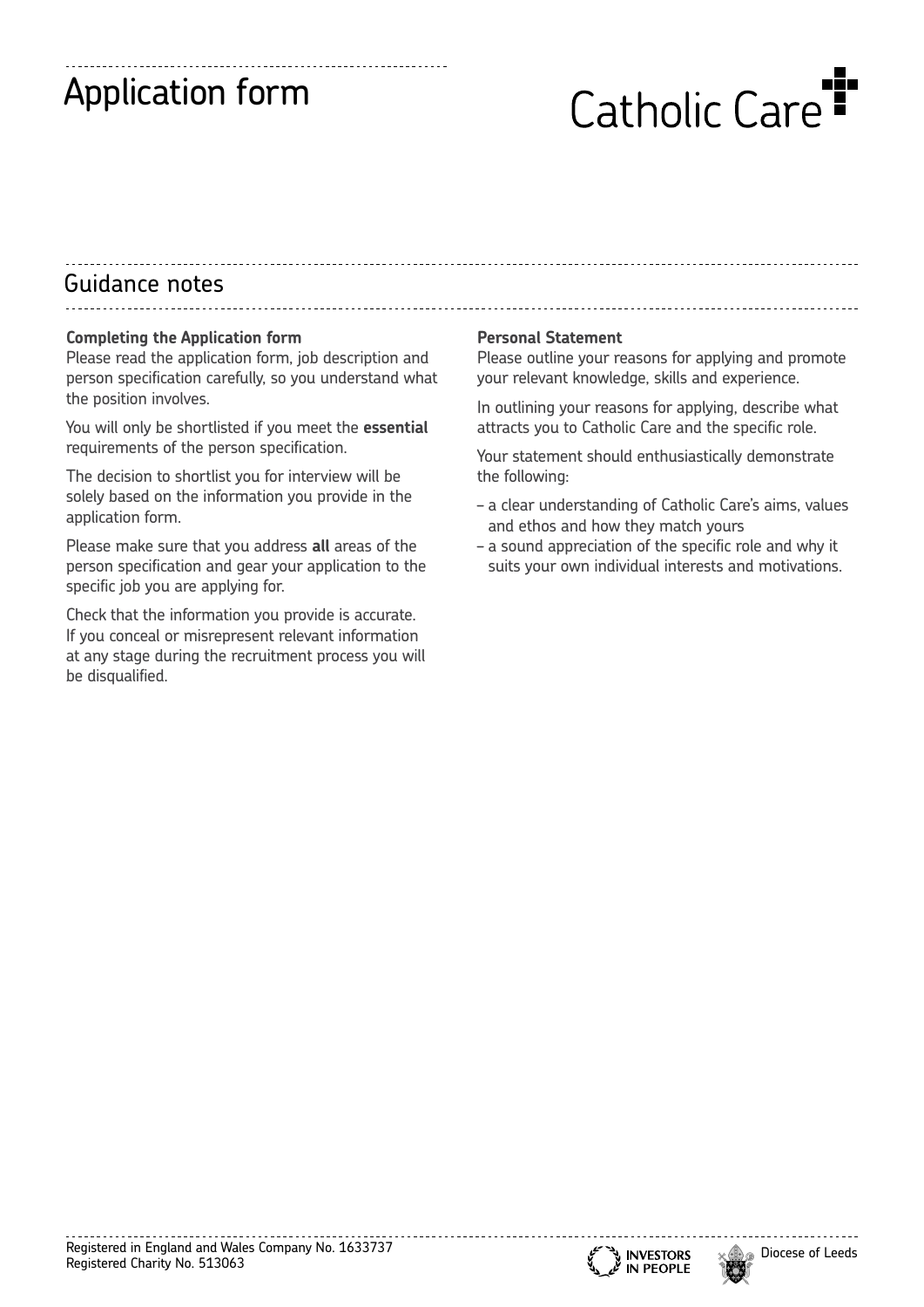

| Post applied for: | I Catholic Care <b>"</b> |  |
|-------------------|--------------------------|--|
|                   |                          |  |

## 1. Personal information

| Surname:                         | Forename: |  |
|----------------------------------|-----------|--|
| Address (for<br>correspondence): |           |  |
|                                  |           |  |
|                                  |           |  |
| Telephone:                       | Email:    |  |

## 2. Most recent employment

| Employer:              |                                                                                          | Job title:           |  |  |  |  |  |  |
|------------------------|------------------------------------------------------------------------------------------|----------------------|--|--|--|--|--|--|
| Date of appointment:   |                                                                                          | Date of termination: |  |  |  |  |  |  |
| <b>Current Salary:</b> |                                                                                          | Notice period:       |  |  |  |  |  |  |
|                        | Please describe the main duties and responsibilities of your current / most recent post: |                      |  |  |  |  |  |  |
|                        |                                                                                          |                      |  |  |  |  |  |  |
|                        |                                                                                          |                      |  |  |  |  |  |  |
|                        |                                                                                          |                      |  |  |  |  |  |  |
|                        |                                                                                          |                      |  |  |  |  |  |  |
|                        |                                                                                          |                      |  |  |  |  |  |  |
|                        |                                                                                          |                      |  |  |  |  |  |  |
|                        |                                                                                          |                      |  |  |  |  |  |  |
|                        |                                                                                          |                      |  |  |  |  |  |  |
|                        |                                                                                          |                      |  |  |  |  |  |  |
|                        |                                                                                          |                      |  |  |  |  |  |  |
|                        |                                                                                          |                      |  |  |  |  |  |  |
|                        |                                                                                          |                      |  |  |  |  |  |  |
|                        |                                                                                          |                      |  |  |  |  |  |  |
|                        |                                                                                          |                      |  |  |  |  |  |  |
|                        |                                                                                          |                      |  |  |  |  |  |  |
|                        |                                                                                          |                      |  |  |  |  |  |  |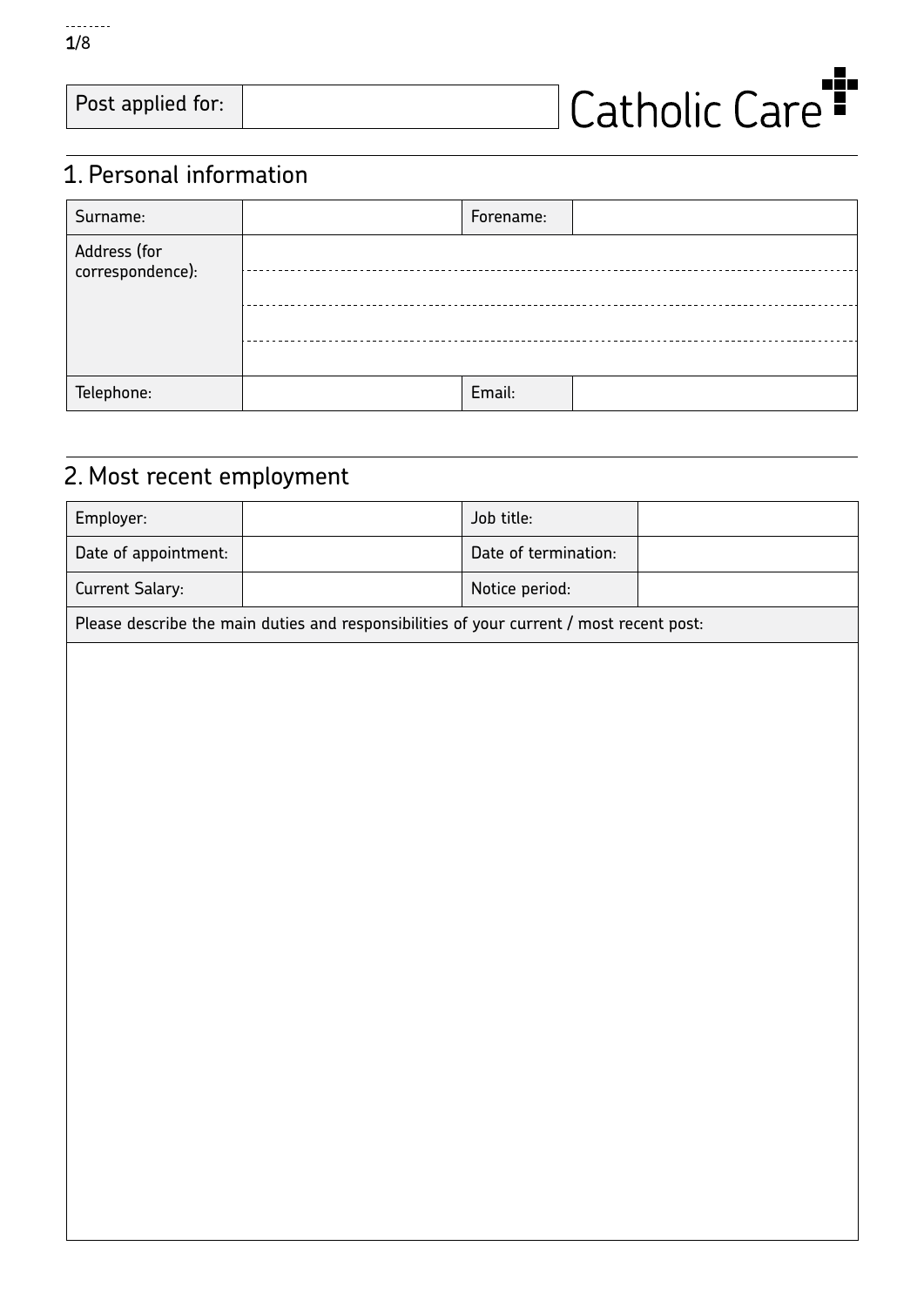## 3. Employment history (Please give full details of employment and **explain any gaps**)

| Name of Employer: | Job Title: | From: |      | To:   |      | Reason for leaving: |
|-------------------|------------|-------|------|-------|------|---------------------|
|                   |            | Month | Year | Month | Year |                     |
|                   |            |       |      |       |      |                     |
|                   |            |       |      |       |      |                     |
|                   |            |       |      |       |      |                     |
|                   |            |       |      |       |      |                     |
|                   |            |       |      |       |      |                     |
|                   |            |       |      |       |      |                     |
|                   |            |       |      |       |      |                     |
|                   |            |       |      |       |      |                     |
|                   |            |       |      |       |      |                     |
|                   |            |       |      |       |      |                     |
|                   |            |       |      |       |      |                     |
|                   |            |       |      |       |      |                     |
|                   |            |       |      |       |      |                     |
|                   |            |       |      |       |      |                     |
|                   |            |       |      |       |      |                     |
|                   |            |       |      |       |      |                     |
|                   |            |       |      |       |      |                     |
|                   |            |       |      |       |      |                     |
|                   |            |       |      |       |      |                     |
|                   |            |       |      |       |      |                     |
|                   |            |       |      |       |      |                     |
|                   |            |       |      |       |      |                     |
|                   |            |       |      |       |      |                     |
|                   |            |       |      |       |      |                     |
|                   |            |       |      |       |      |                     |
|                   |            |       |      |       |      |                     |
|                   |            |       |      |       |      |                     |
|                   |            |       |      |       |      |                     |
|                   |            |       |      |       |      |                     |
|                   |            |       |      |       |      |                     |
|                   |            |       |      |       |      |                     |
|                   |            |       |      |       |      |                     |
|                   |            |       |      |       |      |                     |
|                   |            |       |      |       |      |                     |
|                   |            |       |      |       |      |                     |
|                   |            |       |      |       |      |                     |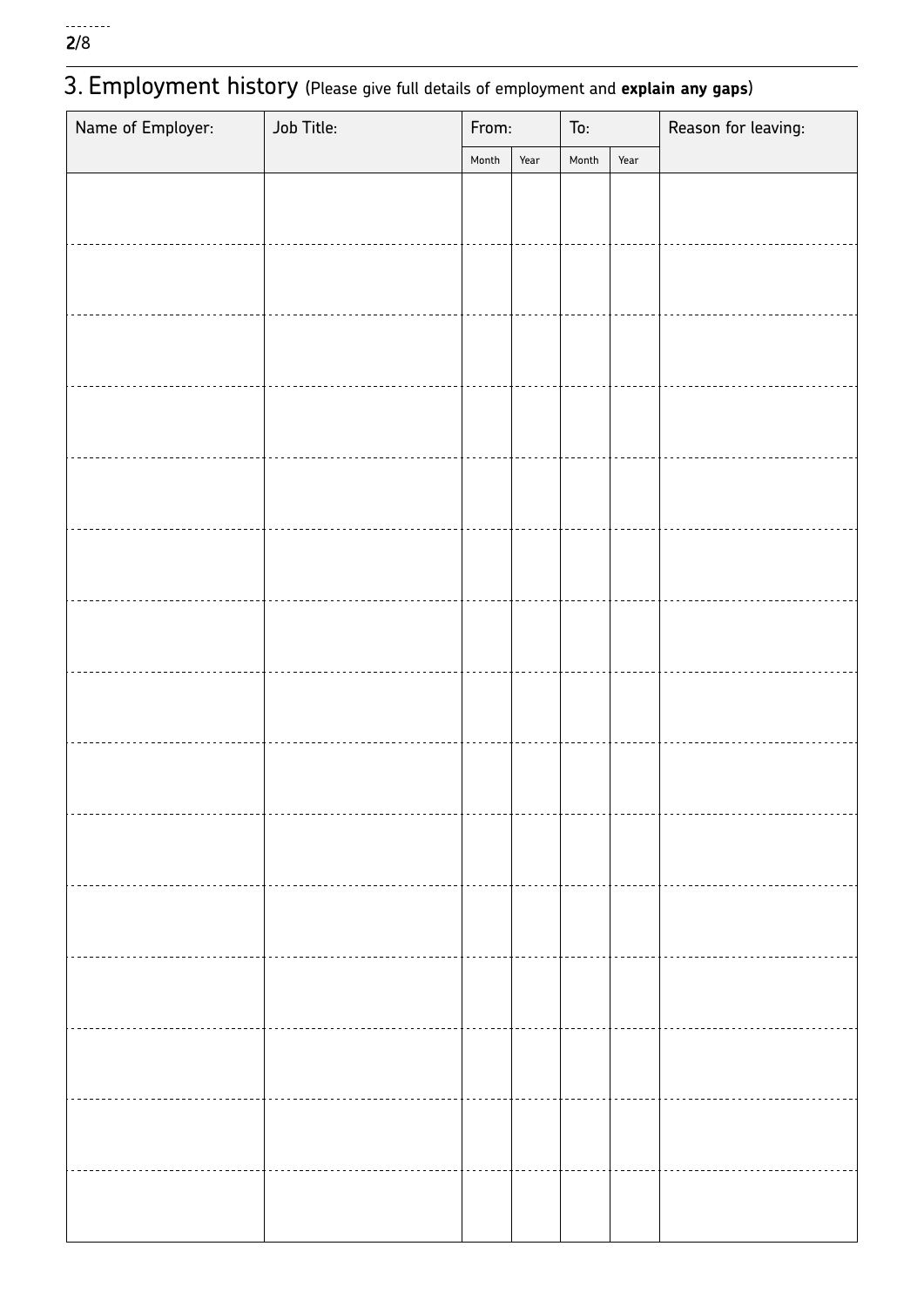# 4. Educational and professional qualifications

| School/College/University: |  | From: |       |      | Qualification: | Date of |
|----------------------------|--|-------|-------|------|----------------|---------|
|                            |  | Year  | Month | Year |                | Award:  |
|                            |  |       |       |      |                |         |
|                            |  |       |       |      |                |         |
|                            |  |       |       |      |                |         |
|                            |  |       |       |      |                |         |
|                            |  |       |       |      |                |         |
|                            |  |       |       |      |                |         |
|                            |  |       |       |      |                |         |
|                            |  |       |       |      |                |         |
|                            |  |       |       |      |                |         |
|                            |  |       |       |      |                |         |
|                            |  |       |       |      |                |         |
|                            |  |       |       |      |                |         |
|                            |  |       |       |      |                |         |
|                            |  |       |       |      |                |         |
|                            |  |       |       |      |                |         |
|                            |  |       |       |      |                |         |
|                            |  |       |       |      |                |         |
|                            |  |       |       |      |                |         |
|                            |  |       |       |      |                |         |
|                            |  |       |       |      |                |         |
|                            |  |       |       |      |                |         |
|                            |  |       |       |      |                |         |
|                            |  |       |       |      |                |         |
|                            |  |       |       |      |                |         |
|                            |  |       |       |      |                |         |
|                            |  |       |       |      |                |         |
|                            |  |       |       |      |                |         |
|                            |  |       |       |      |                |         |
|                            |  |       |       |      |                |         |
|                            |  |       |       |      |                |         |
|                            |  |       |       |      |                |         |
|                            |  |       |       |      |                |         |
|                            |  |       |       |      |                |         |
|                            |  |       |       |      |                |         |
|                            |  |       |       |      |                |         |
|                            |  |       |       |      |                |         |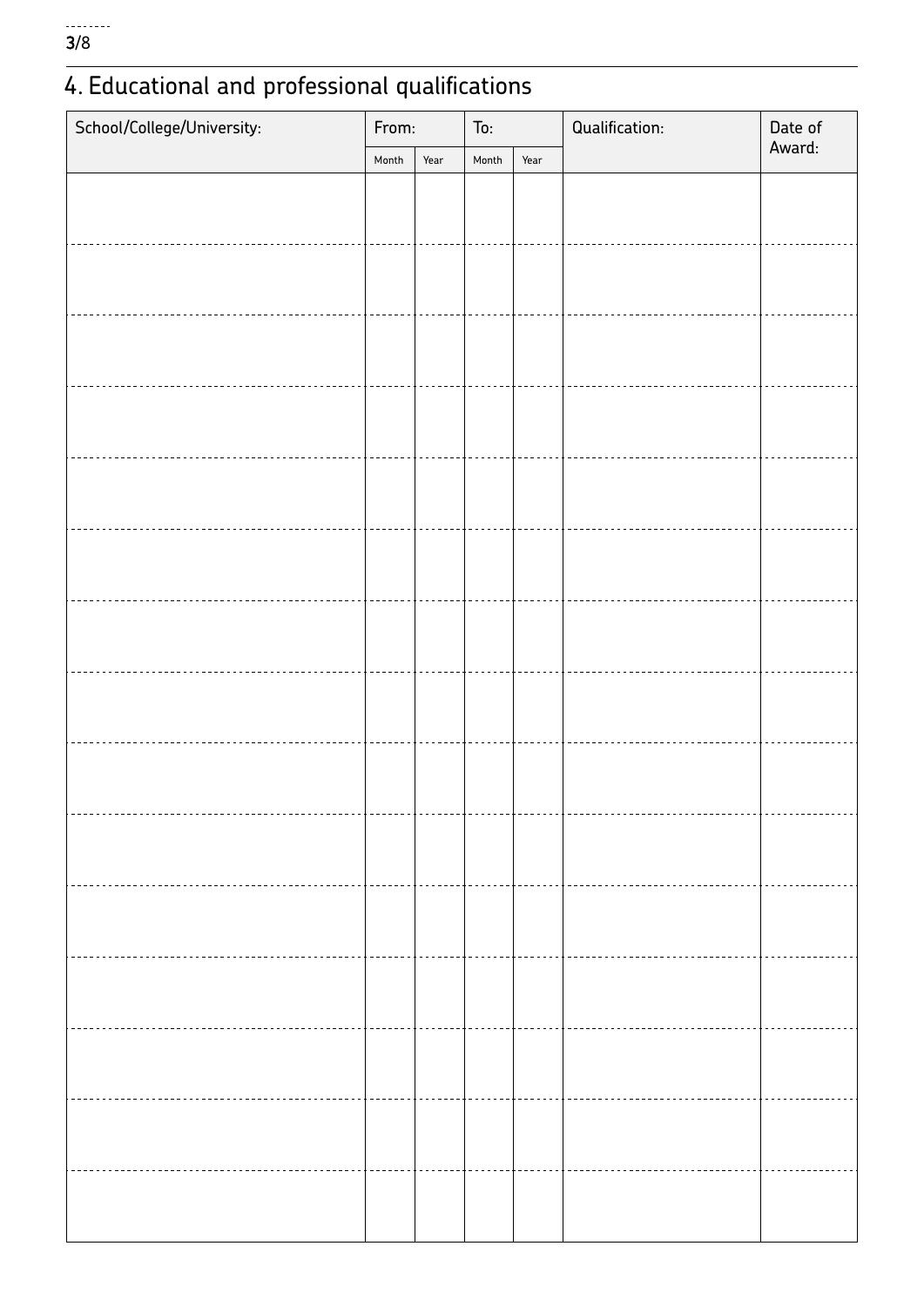5. Statement in support of application (continue on 'Additional Notes' pages if necessary)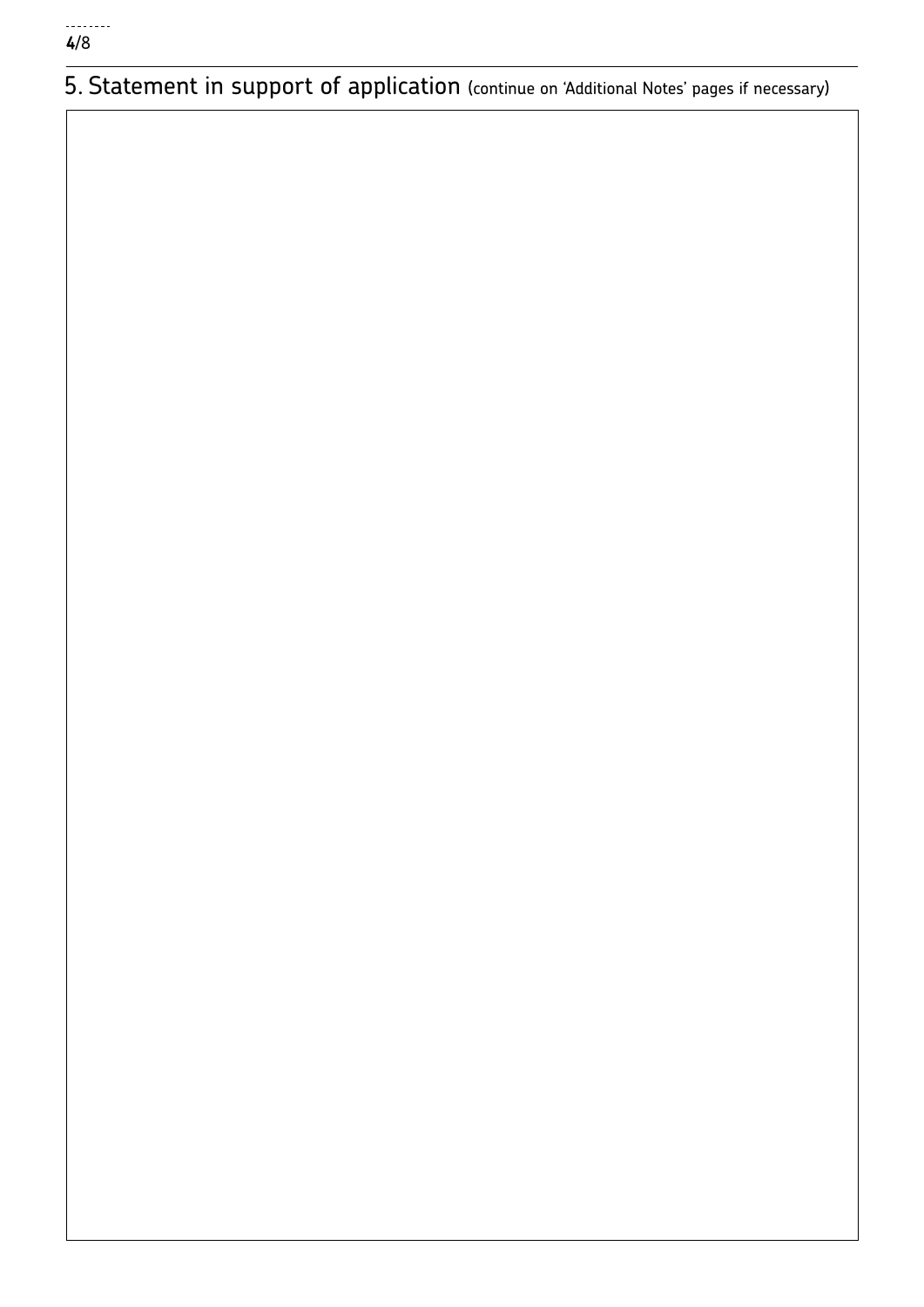## 6. Rehabilitation of Offenders Act 1974 (Exceptions) Order 1975 (Amendment) (England and Wales) Order 2020

|                                                                                                                                                                                                                                     | Yes | No |
|-------------------------------------------------------------------------------------------------------------------------------------------------------------------------------------------------------------------------------------|-----|----|
| Do you have any unspent conditional cautions or convictions under the<br>Rehabilitation of Offenders Act 1974?                                                                                                                      |     |    |
| Do you have any adult cautions (simple or conditional) or spent convictions that<br>are not protected as defined by the Rehabilitation of Offenders Act 1974<br>(Exceptions) Order 1975 (Amendment) (England and Wales) Order 2020? |     |    |
| If the answer is Yes to either question, please give details below, with dates of offences, sentences,<br>cautions, reprimands, final warnings and court cases pending.                                                             |     |    |

| Date of offence   Nature of offence | Sentence or nature of police court sanction |
|-------------------------------------|---------------------------------------------|
|                                     |                                             |
|                                     |                                             |

The amendments to the Rehabilitation of Offenders Act 1974 (Exceptions) Order 1975 (2013 and 2020) provides that when applying for certain jobs and activities, certain convictions and cautions are considered 'protected'. This means that they do not need to be disclosed to employers, and if they are disclosed, employers cannot take them into account. Guidance about whether a conviction or caution should be disclosed can be found on the Ministry of Justice website.

The information contained in this application form will only be seen by staff involved in the recruitment process. Catholic Care believes that having a criminal record will not necessarily bar you from working with us. This will depend on the nature of the position you are applying for and the background of the offence(s).

## 7. References

| Please give the names and addresses of 2 people we may approach for a reference, who can comment |
|--------------------------------------------------------------------------------------------------|
| on your suitability for this position. One referee must be your present or most recent employer. |

| Present/Most recent employer |            |  |  |  |  |
|------------------------------|------------|--|--|--|--|
| Name:                        | Job title: |  |  |  |  |
| Address:                     |            |  |  |  |  |
|                              |            |  |  |  |  |
|                              |            |  |  |  |  |
| Postcode:                    | Telephone: |  |  |  |  |
| Email:                       |            |  |  |  |  |
| Second referee               |            |  |  |  |  |
| Name:                        | Job title: |  |  |  |  |
| Address:                     |            |  |  |  |  |
|                              |            |  |  |  |  |
|                              |            |  |  |  |  |
| Postcode:                    | Telephone: |  |  |  |  |
| Email:                       |            |  |  |  |  |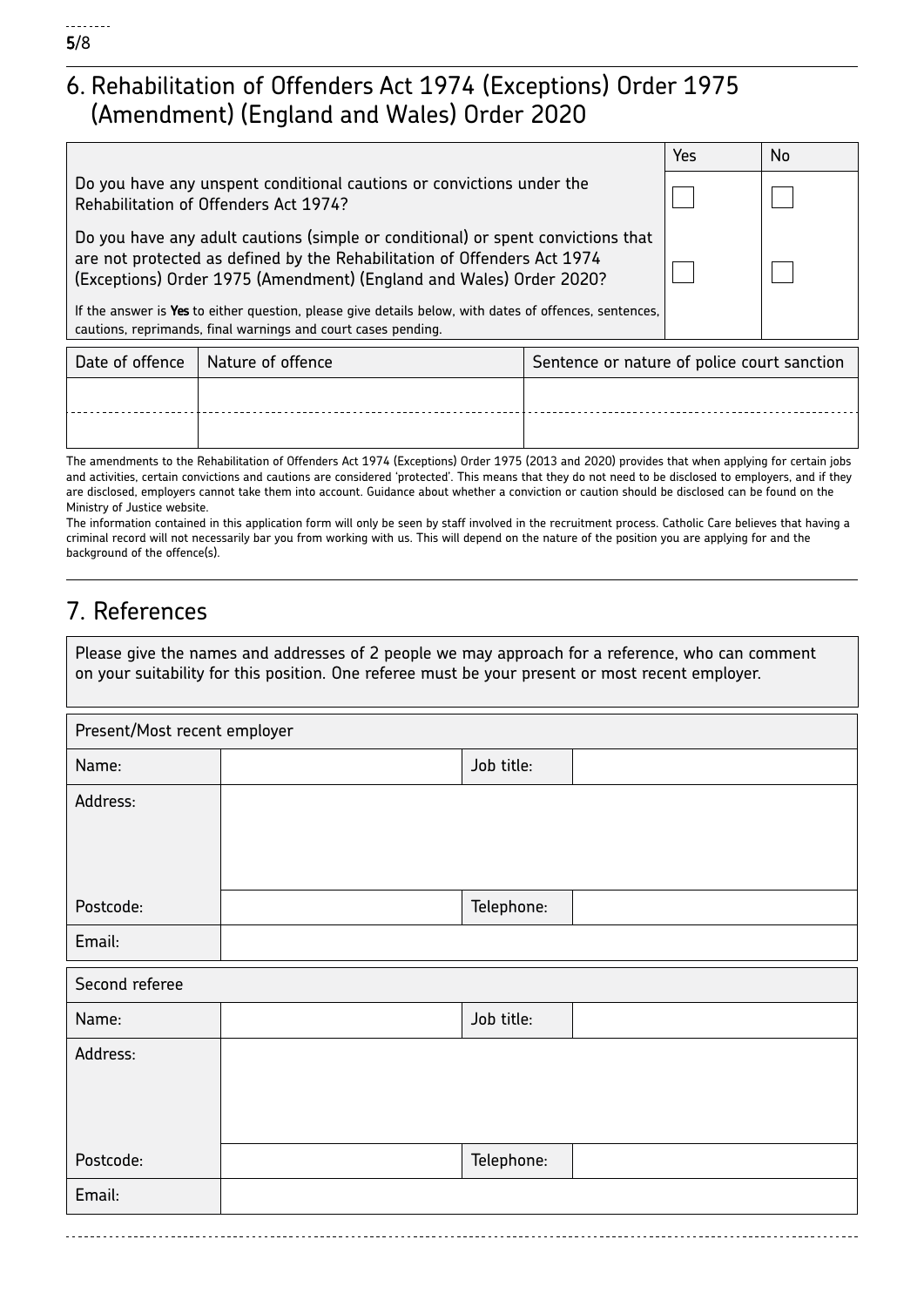## 8. Vacancy Advertising

| How did you first hear about this vacancy?                      |  |
|-----------------------------------------------------------------|--|
| If Other, please specify                                        |  |
| If referred by a Catholic Care employee please enter their name |  |

## 9. Data Protection

Information given in this application will be controlled under the General Data Protection Regulation and will be used for the purposes of recruitment within Catholic Care. Should your application be successful, the information will then be used for your personnel records and for payroll purposes. The information provided will be processed both manually and automatically for these purposes. Details of our privacy notices for recruitment and employment are available to view on our website (www.catholic-care.org.uk/terms-conditions).

If you object to your details being retained in this way please tick the box

#### 10. Declaration (Please read the following before signing)

If you omit information we have requested, we may not be able to consider your application. If you are appointed to the post, any major omission or inaccurate information relevant to your application, could lead to disciplinary or in some cases, legal action against you. I declare that the information contained in this form is true and accurate, and understand that if it is subsequently discovered that any statement is false or misleading, my employment may be terminated without notice. I understand too, that where appropriate to the post a Standard or Enhanced Disclosure check will be sought in the event of my application being successful.

Signature: and the contract of the contract of the contract of the contract of the Date:

Please return your completed form to: HR Administrator at

Catholic Care (Diocese of Leeds), 11 North Grange Road, Headingley, Leeds LS6 2BR, or **email it to recruitment@catholic-care.org.uk,** alternatively**,** if you are **applying through our website** simply enter your details **on the job profile page**, upload the completed application form and click 'submit'.

11 North Grange Road **Headingley** Leeds LS6 2BR **Telephone** 0113 388 5400 Email info@catholic-care.org.uk www.catholic-care.org.uk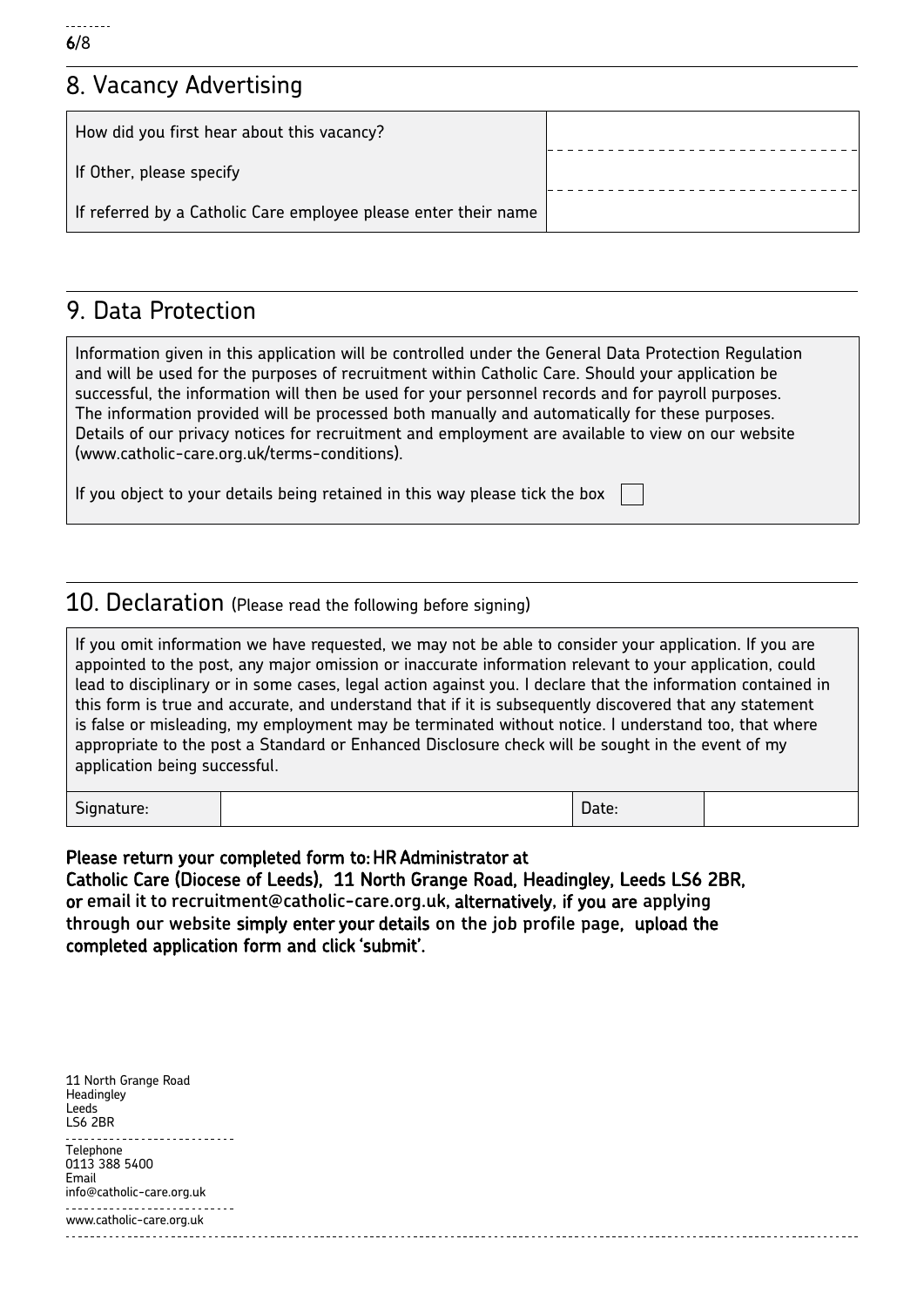Additional Notes (Please use for any additional information in support of your application)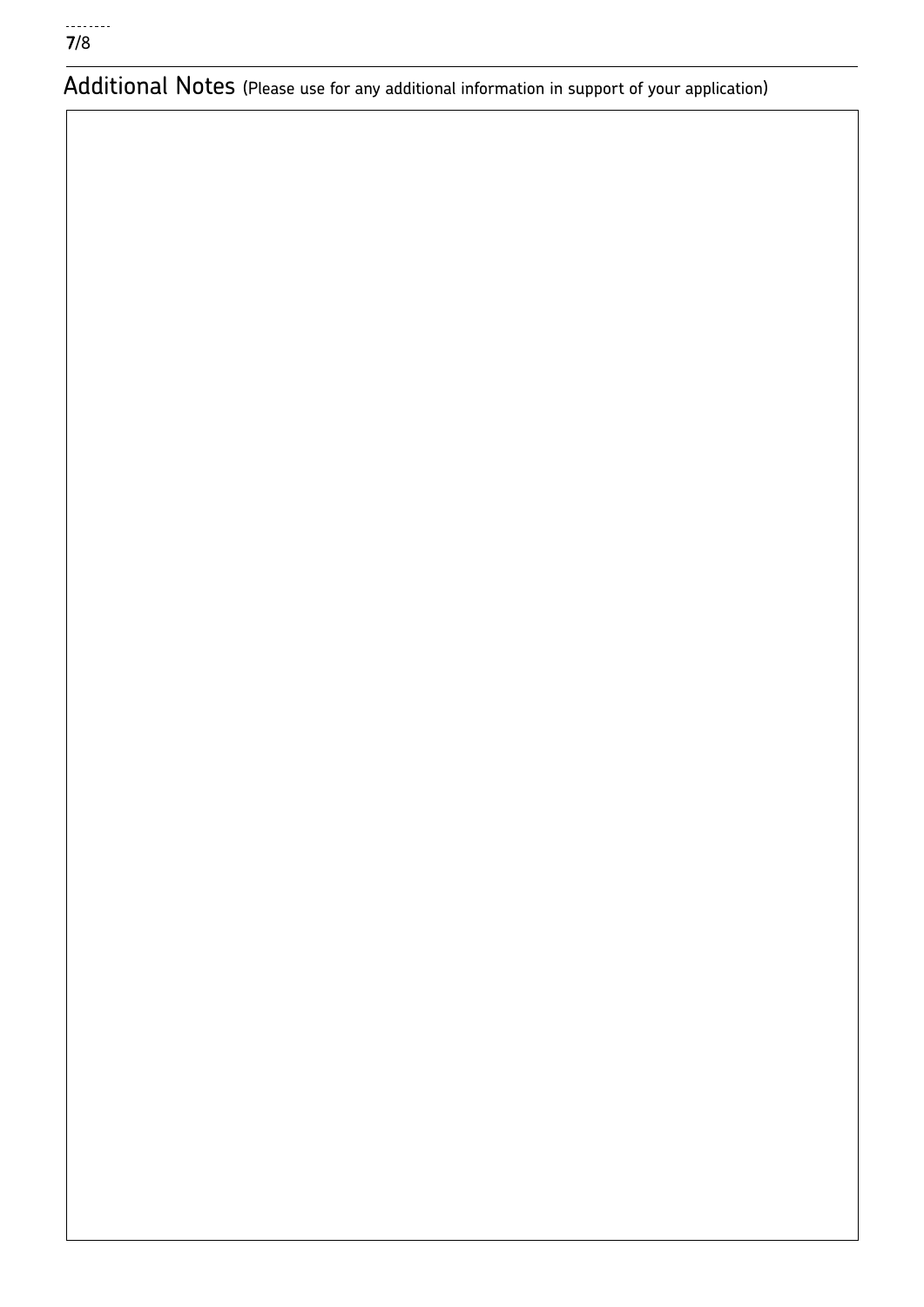Additional Notes (Please use for any additional information in support of your application)